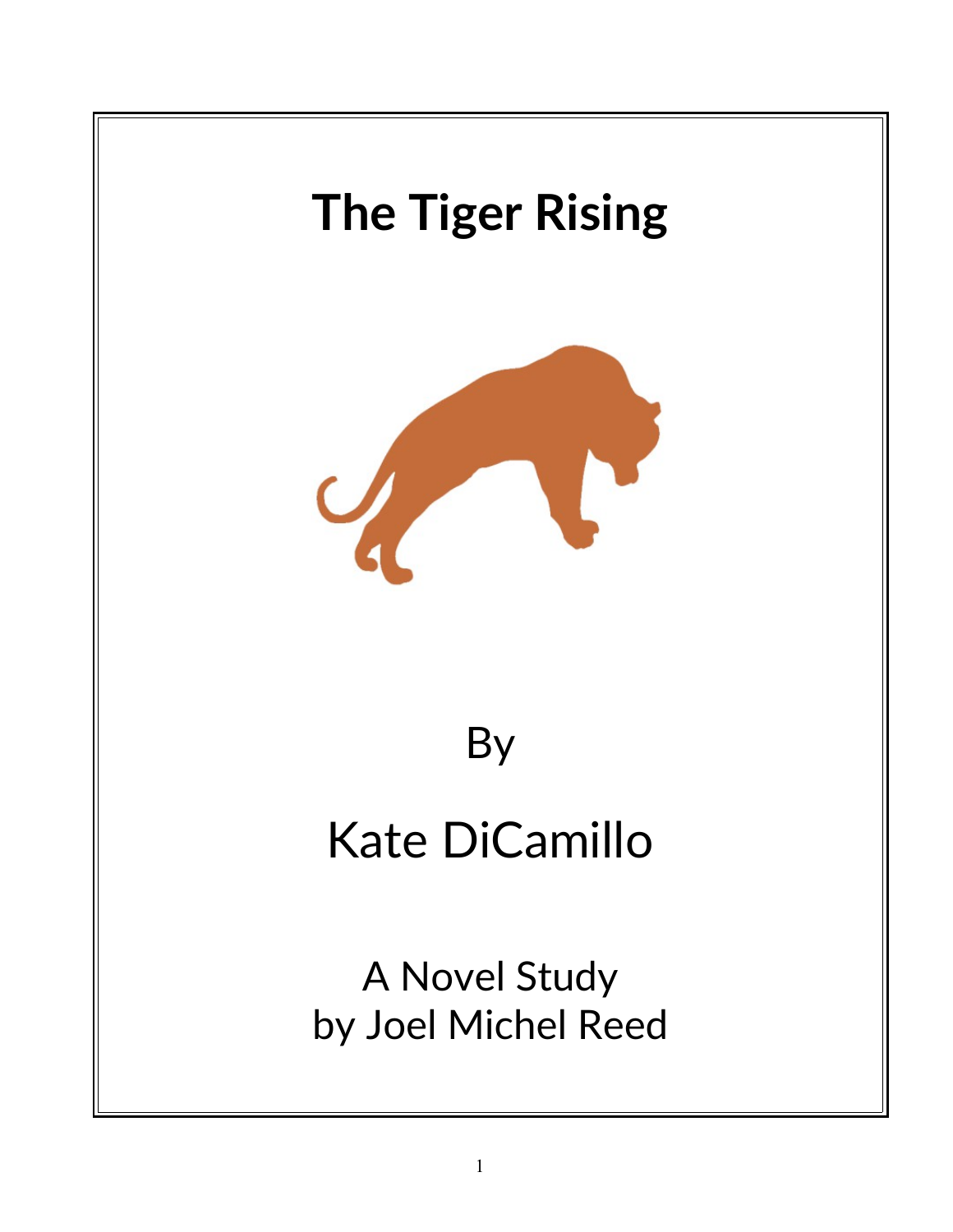*By Kate DiCamillo*



**Table of Contents**

| <b>Suggestions and Expectations</b> | 3  |
|-------------------------------------|----|
|                                     |    |
| List of Skills                      | 4  |
| Synopsis / Author Biography         | 5  |
| <b>Student Checklist</b>            | 6  |
| Reproducible Student Booklet        |    |
| <b>Answer Key</b>                   | 43 |

**About the author:** Joel Reed has over 70 published novel studies and is the author of four novels. For information on his work and literature, please visit [www.reednovelstudies.com](http://www.reednovelstudies.com/)

> Copyright © 2014 Joel Reed Revisions Completed in 2022 All rights reserved by author. Permission to copy for single classroom use only. Electronic distribution limited to single classroom use only. Not for public display.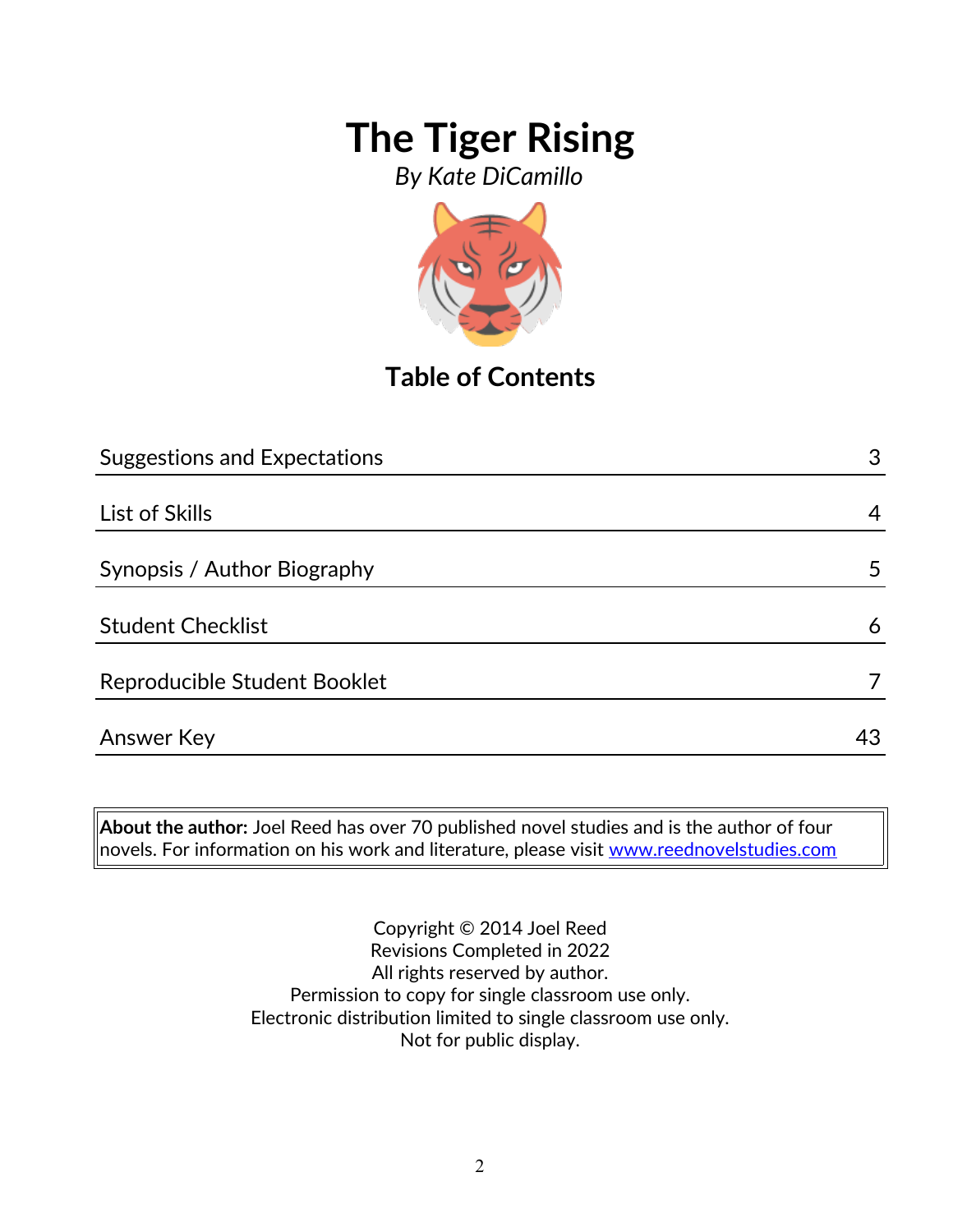*By Kate DiCamillo*

### **Suggestions and Expectations**

This curriculum unit can be used in a variety of ways. Each chapter of the novel study focuses on several chapters of *The Tiger Rising* and is comprised of five of the following activities:

- Before You Read
- Vocabulary Building
- Comprehension Questions
- Language Activities
- **Extension Activities**

#### **Links with the Common Core Standards (U.S.)**

Many of the activities included in this curriculum unit are supported by the Common Core Standards. For instance the *Reading Standards for Literature, Grade 5*, makes reference to

a) determining the meaning of words and phrases. . . including figurative language;

b) explaining how a series of chapters fits together to provide the overall structure;

c) compare and contrast two characters;

d) determine how characters … respond to challenges;

e) drawing inferences from the text;

f) determining a theme of a story . . . **and many others.**

A principal expectation of the unit is that students will develop their skills in reading, writing, listening and oral communication, as well as in reasoning and critical thinking. Students will also be expected to provide clear answers to questions and well-constructed explanations. It is critical as well that students be able to relate events and the feelings of characters to their own lives and experiences and describe their own interpretation of a particular passage.

A strength of the unit is that students can work on the activities at their own pace. Every activity need not be completed by all students. A **portfolio cover** is included (p.7) so that students may organize their work and keep it all in one place. A **Student Checklist** is also included (p.6) so that a record of completed work may be recorded.

**Themes** which may be taught in conjunction with the novel include growing up, perseverance when facing difficult circumstances, families and family relationships, putting right to a wrong.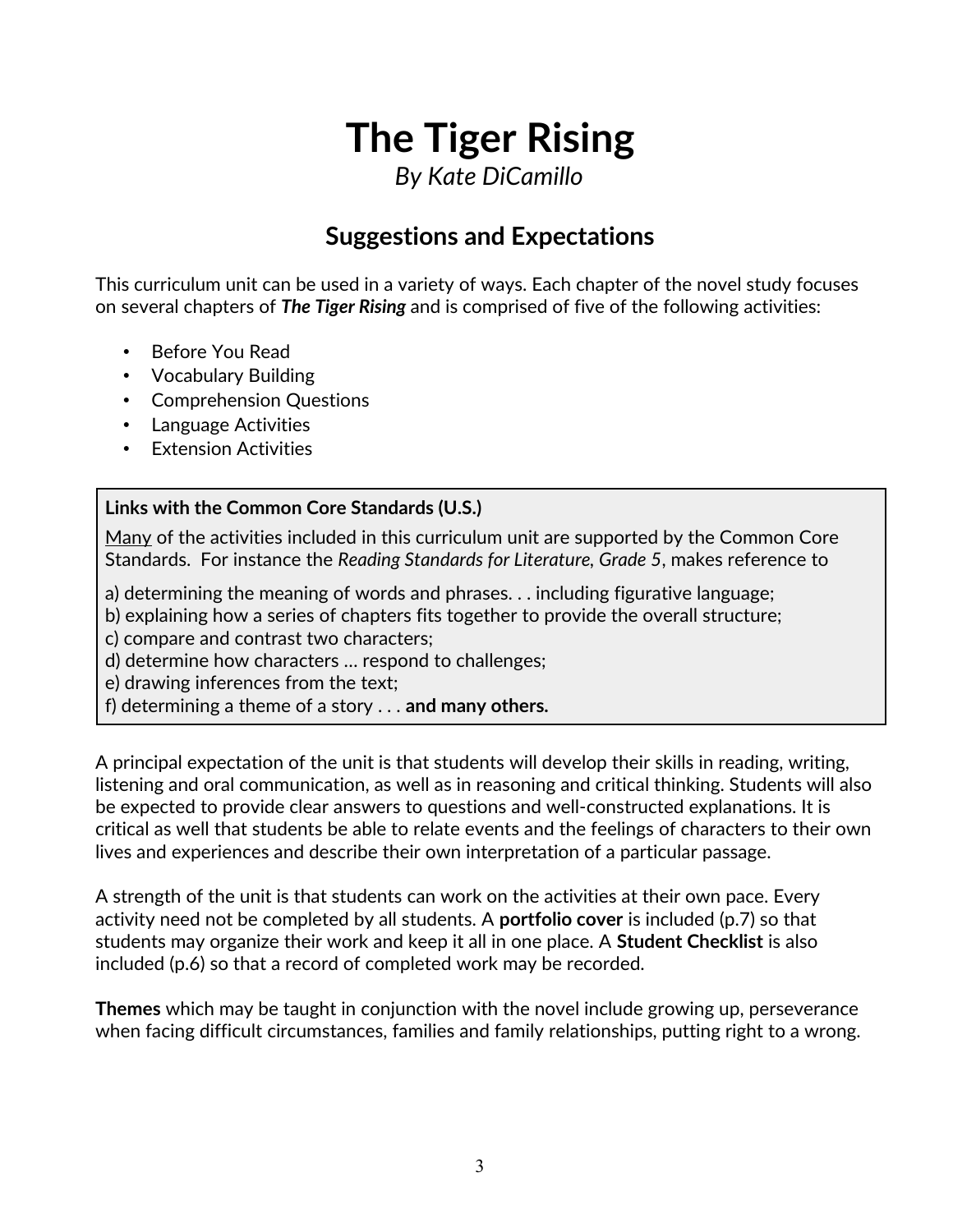## 4

# **The Tiger Rising**

*By Kate DiCamillo*

### **List of Skills**

#### **Vocabulary Development**

- 1. Locating descriptive words/phrases 7. Identify *personification*
- 2. Listing synonyms/homonyms 8. Identify *anagrams*
- 3. Identifying/creating *alliteration* 9. Listing compound words
- 4. Use of capitals and punctuation 10. Identifying parts of speech
- 
- 6. Identify *foreshadowing*. 12. Identify/create *similes*

#### **Setting Activities**

1. Summarize the details of a setting

#### **Plot Activities**

- 1. Complete a *time line* of events 4. Identify *cliffhangers*
- 
- 3. Complete Five W's Chart

#### **Character Activities**

#### **Creative and Critical Thinking**

- 
- 2. Write a newspaper story **6. Write a book review**
- 
- 4. Conduct an interview

#### **Art Activities**

- 
- 
- 3. Create an Information Card
- 
- 
- 
- 
- 5. Identifying syllables 11. Determining alphabetical order
	-

- 
- 2. Identify conflict in the story 5. Identify the climax of the novel.
- 1. Determine character traits 2. Relating personal experiences
- 1. Research 5. Write a description of personal feelings
	-
- 3. Participate in a talk show 7. Complete an Observation Sheet
- 1. A Storyboard **1. A** Storyboard **1.** A Storyboard
- 2. Create a collage 5. Create a comic strip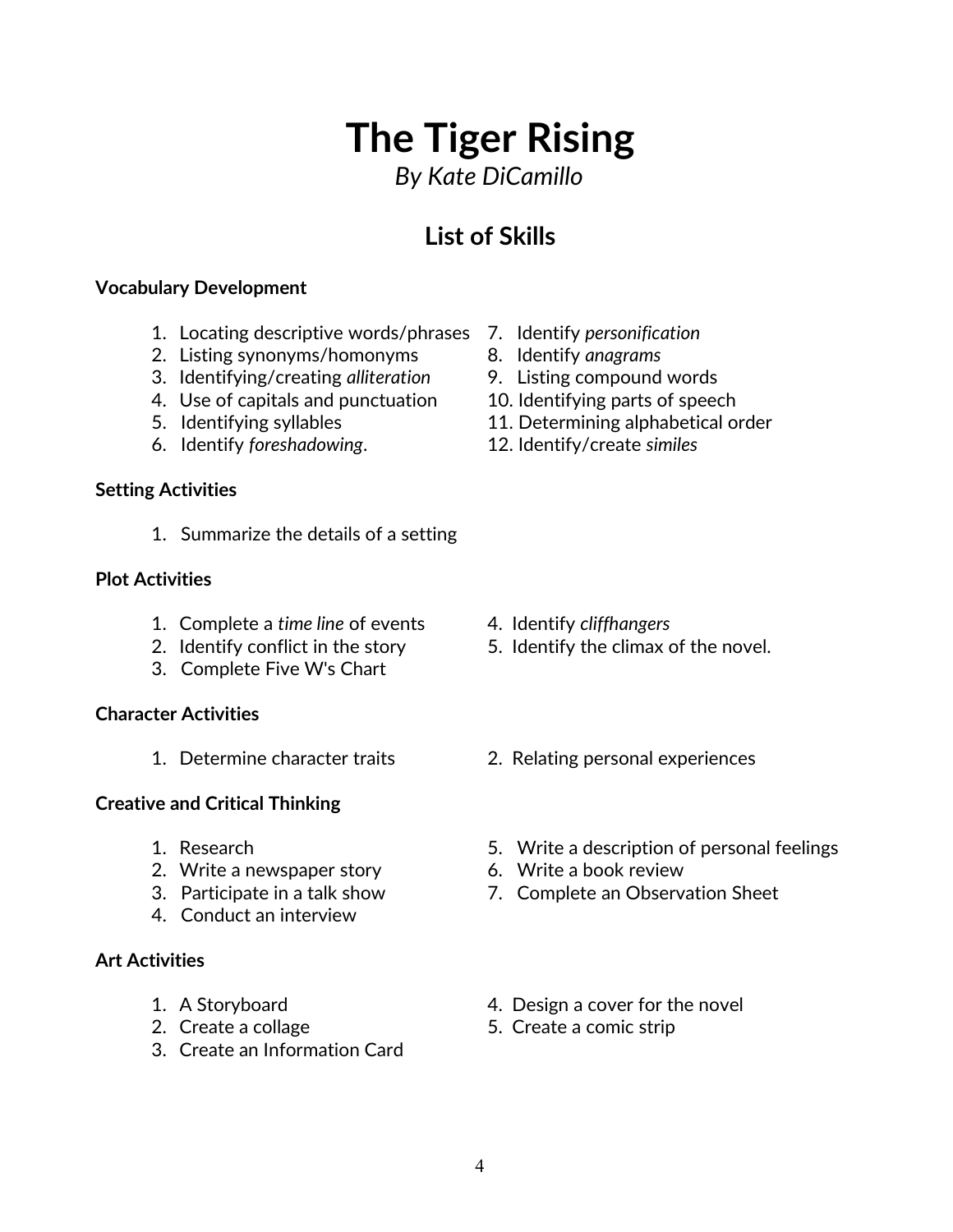*By Kate DiCamillo*



#### **Synopsis**

 Walking through the misty Florida woods one morning, young Rob Horton discovers a large and very real tiger in a cage. On the same extraordinary day, he meets Sistine Bailey, and begins to understand that some things – like memories, and heartache, and tigers – can't be locked up forever. (The Publisher – Candlewick Press)

A complete synopsis and other helpful reviews can be found on the following website: http://en.wikipedia.org/wiki/Because\_of\_winn\_dixie

#### **Author Biography** *Kate DiCamillo*

 **Katrina Elizabeth "Kate" DiCamillo** (born Mar 25, 1964) Born in Philadelphia, DiCamillo suffered from chronic pneumonia. At age five, she moved to Clermont, Florida for her health (warmer climate) with her mother and her older brother Curt DiCamillo, who would become a noted architectural historian. Her mother was a teacher. Her father remained in Pennsylvania to sell his orthodontic practice and never rejoined the family in Florida.

 DiCamillo earned her college degree in English at the University of Florida in 1987 and worked in Florida after graduation. At age 30 she moved to Minneapolis and began working at a book warehouse. That job inspired her to write for



children and allowed her to meet a sales representative for Candlewick Press, resulting in submission of a draft that would become *Because of Winn-Dixie*.

 Her 2003 novel *The Tale of Despereaux* was inspired by a friend's son, Luke Bailey, who asked her to write about an unlikely hero with "exceptionally large ears".

*(Courtesy of Wikipedia) - [http://en.wikipedia.org/wiki/Kate\\_DiCamillo\)](http://en.wikipedia.org/wiki/Kate_DiCamillo)*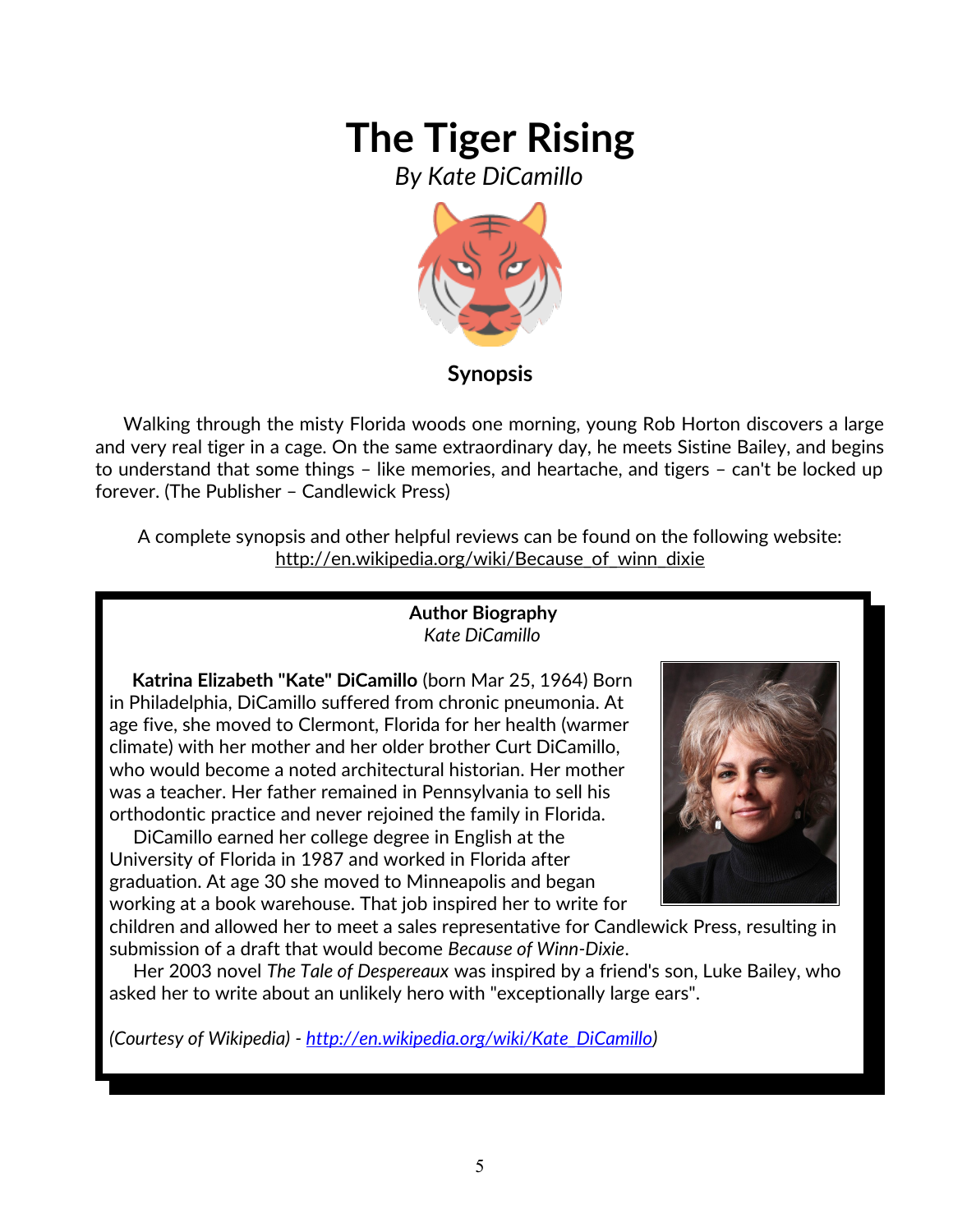*By Kate DiCamillo*



**Student Checklist**

Student Name

| Assignment | Grade / Level | Comments |
|------------|---------------|----------|
|            |               |          |
|            |               |          |
|            |               |          |
|            |               |          |
|            |               |          |
|            |               |          |
|            |               |          |
|            |               |          |
|            |               |          |
|            |               |          |
|            |               |          |
|            |               |          |
|            |               |          |
|            |               |          |
|            |               |          |
|            |               |          |
|            |               |          |
|            |               |          |
|            |               |          |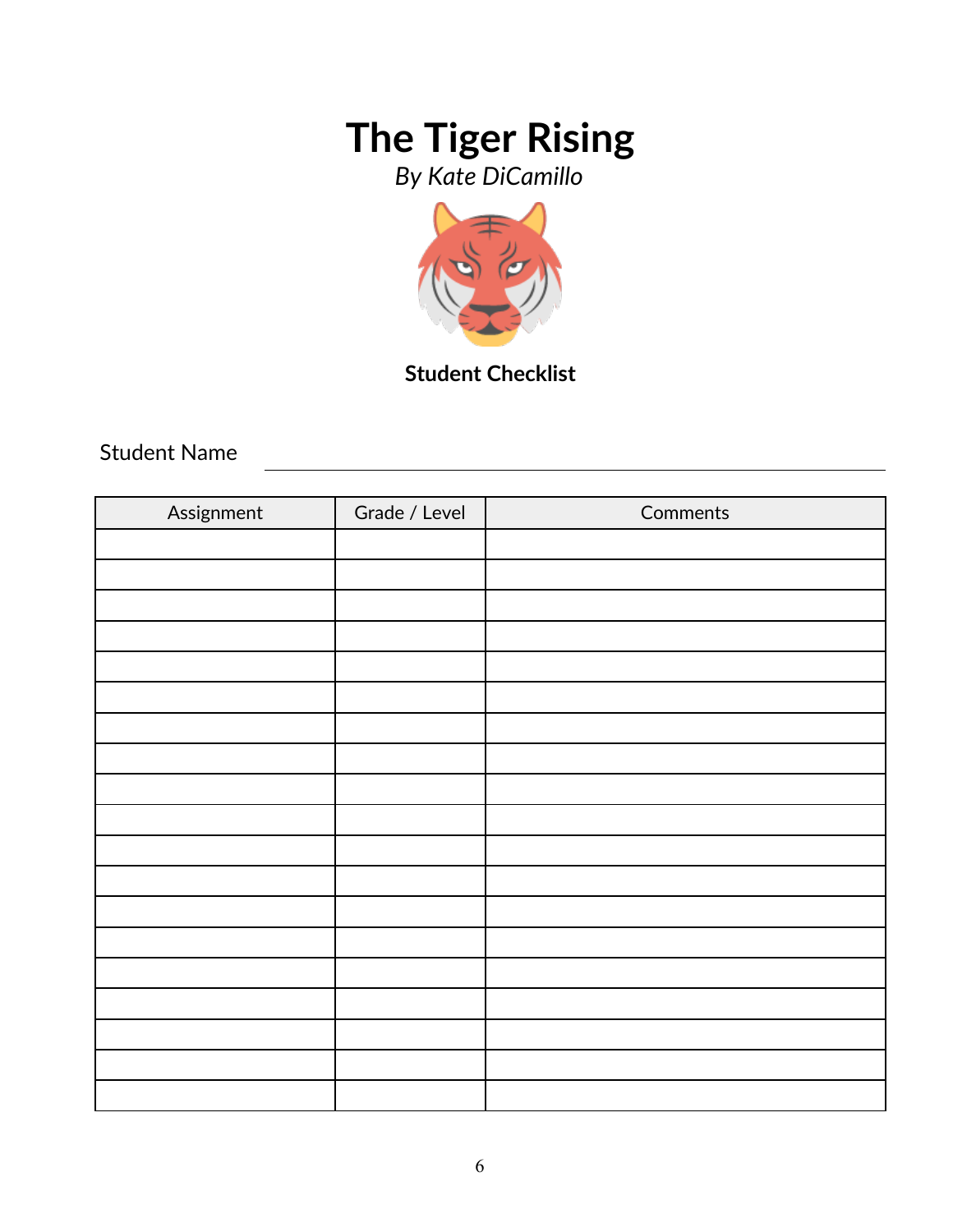

*By Kate DiCamillo*

Name: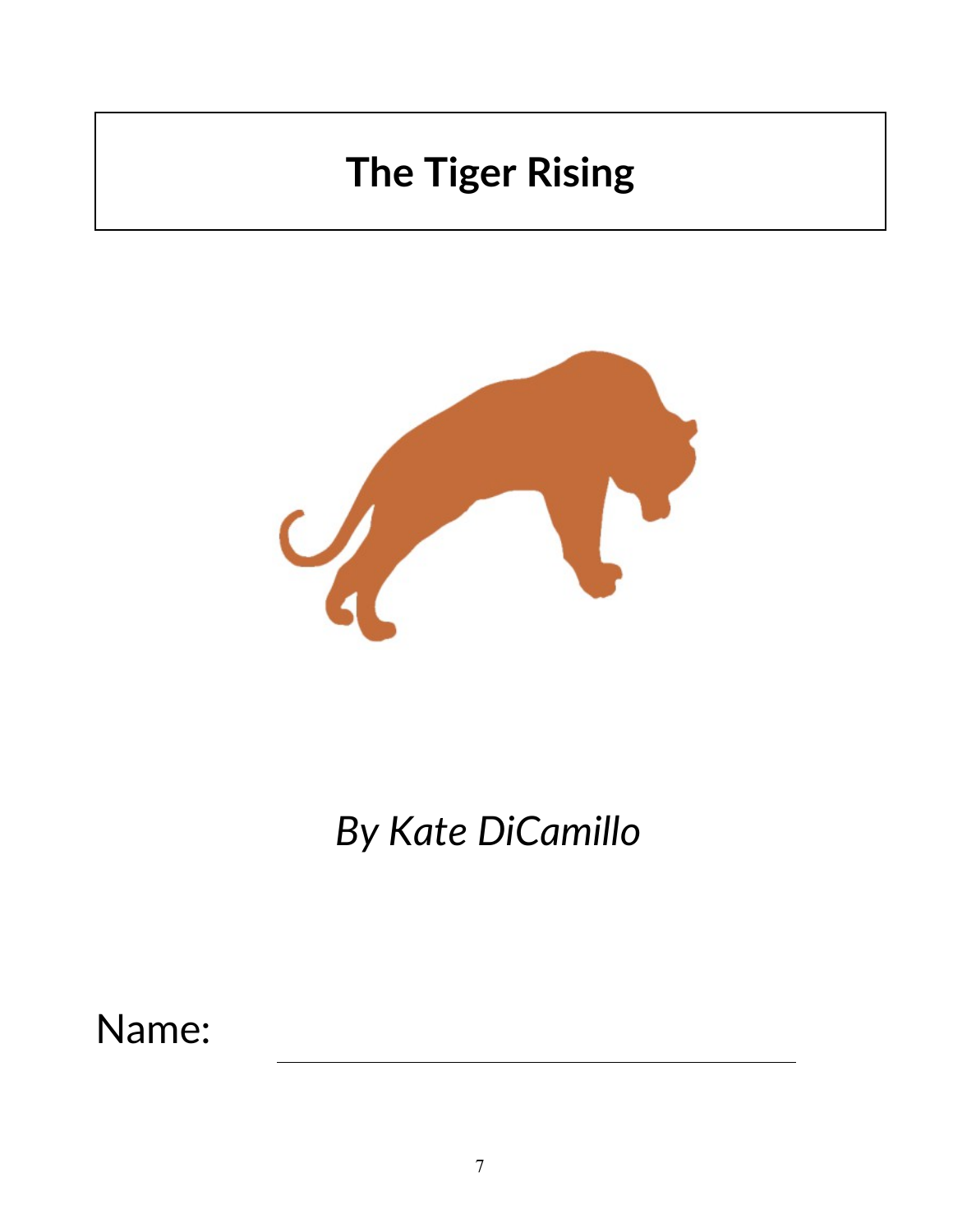*By Kate DiCamillo*



### **Chapters 1***-5*



### **Before you read the chapter**:

The **protagonist** in most novels features the main character or "good guy". Think back on some of your favorite characters from past novels you have read or movies you've seen. What do you think makes for an especially interesting **protagonist**?



### **Vocabulary:**

In each of the following sets of words, underline the one word that does not belong. Then write a sentence explaining why it does not fit.

|     | $-$  | $\sim$ | $\sqrt{mV}$ | Jackal |
|-----|------|--------|-------------|--------|
| -44 | iger | unia   | LYIIA       |        |
|     |      |        |             |        |

| $\sqrt{2}$<br>╹┻ | $\bullet$<br>ーしし | $-$<br>.<br>1212 | יסי<br>$-$ | $-$<br>.<br>the contract of the contract of the contract of the contract of the contract of the contract of |
|------------------|------------------|------------------|------------|-------------------------------------------------------------------------------------------------------------|
|                  |                  |                  |            |                                                                                                             |

| n<br>w | Kentucky | Philadelphia | Florida | Louisiana |
|--------|----------|--------------|---------|-----------|
|        |          |              |         |           |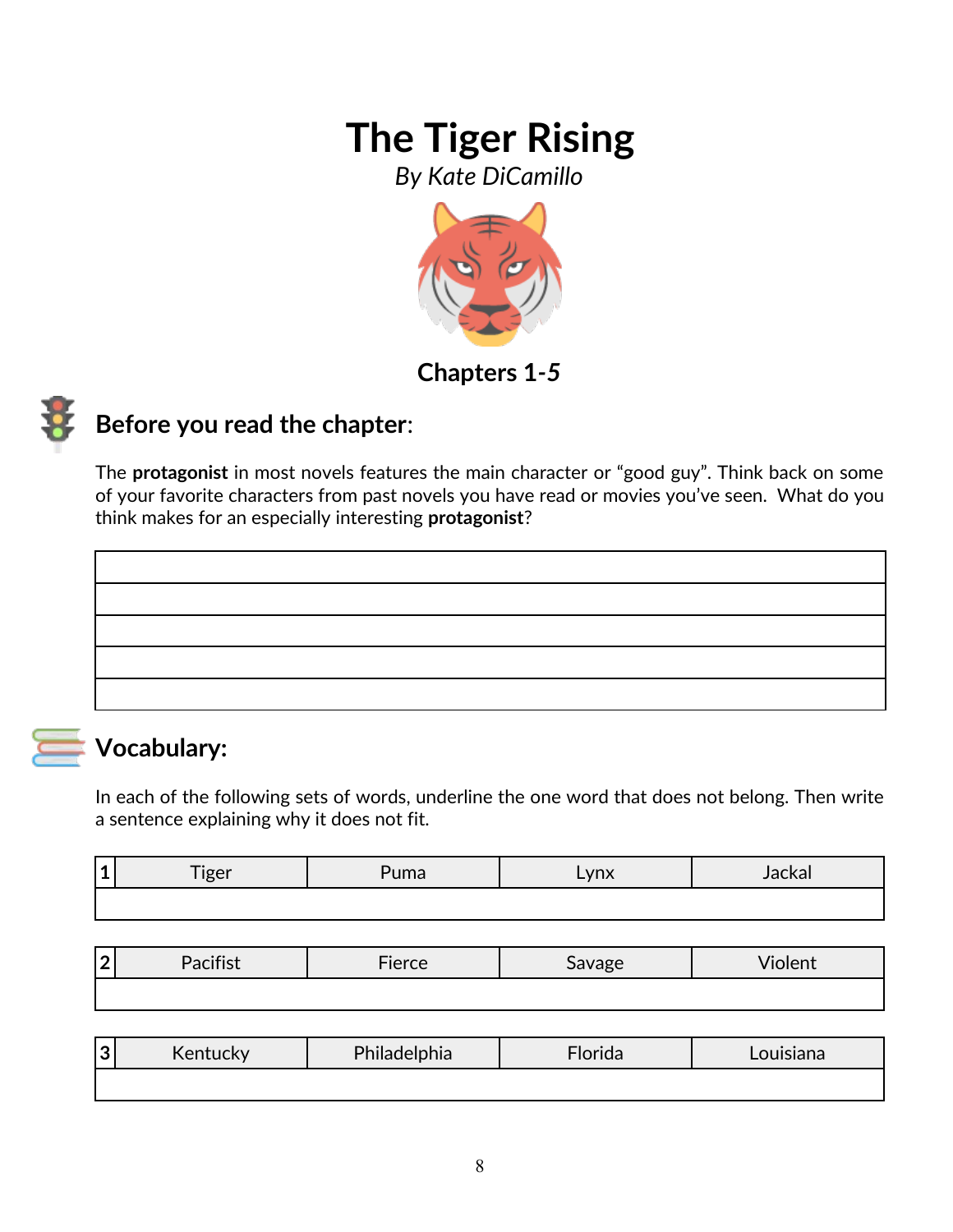| 4              | Threemonger | Phelmer | <b>Sistine</b> | Chapel    |  |
|----------------|-------------|---------|----------------|-----------|--|
|                |             |         |                |           |  |
|                |             |         |                |           |  |
| 5              | Daytime     | Morning | Sunshine       | Afternoon |  |
|                |             |         |                |           |  |
|                |             |         |                |           |  |
| $\overline{6}$ | Chortle     | Sneer   | Laugh          | Chuckle   |  |
|                |             |         |                |           |  |
|                |             |         |                |           |  |
| 7              | Swimming    | Jogging | Running        | Walking   |  |



1. Describe the **setting** of the story as Chapter One begins.

2. How did Rob decide to deal with his emotions after his mother's funeral?

3. How did Rob react to being bullied by Billy and Norton?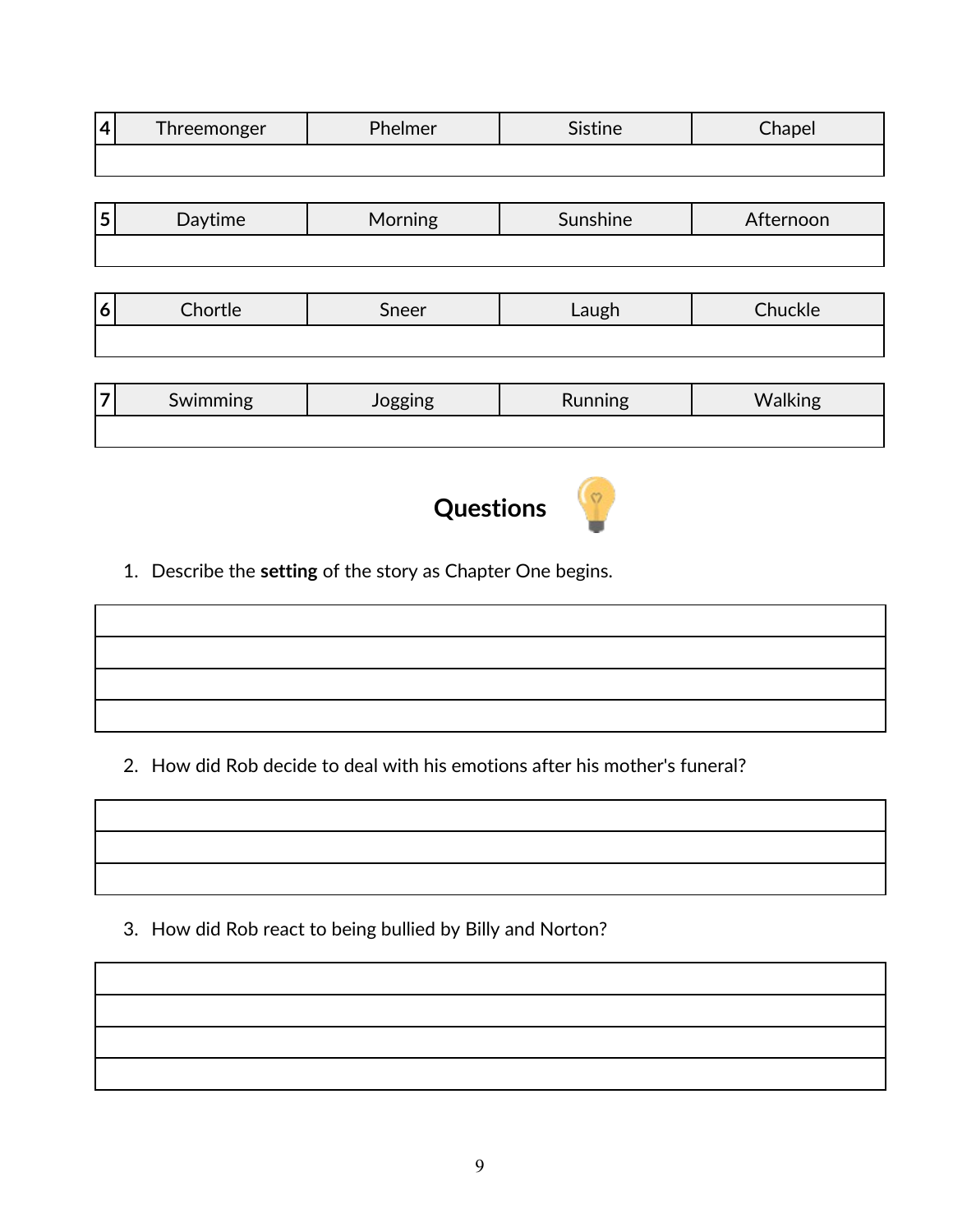4. Whenever Rob was feeling upset, he would think of pleasant things, such as the Sistine Chapel, or whatever else came to mind. Name a pleasant memory from your own life that you might think about when you're feeling upset.

5. What useful skill did Rob learn from his mother before she died?

6. Why did Mr. Phelmer let Rob take some time off from school?





Using your imagination, create your own examples of **alliteration** from the following topics. Each example must contain a minimum of three words.

| The sound of a lion roaring  |  |
|------------------------------|--|
| The sound of a car's engine. |  |
| Waves crashing in the ocean. |  |

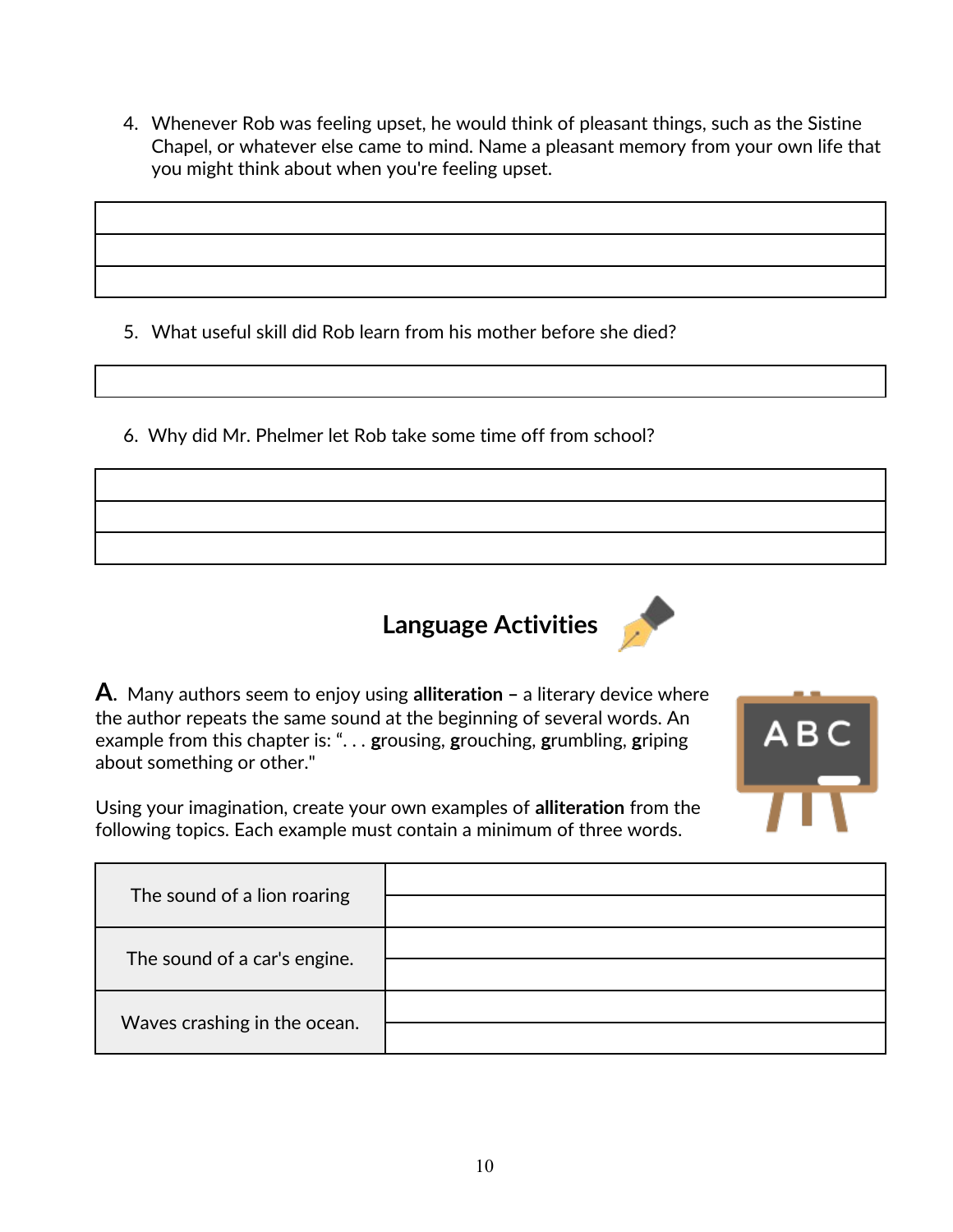**B.** A **simile** is a comparison using the words "like" or "as". Here's an example from Chapter One: *"The final thing he did not think about that morning was getting onto the bus. He specifically did not think about Norton and Billy Threemonger waiting for him like chained and starved guard dogs, eager to attack."*



What two things are being compared in this example?

Invent your own **similes** comparing the following items with something from your own imagination:

a) A bird flying diving into the water to catch a fish.

b) A baseball player hitting a homerun.

**C. Foreshadowing** is a literary device used by authors to provide clues for the reader so that they are able to predict what might occur *later* in the story. How might the following statement be considered an example of this literary device:



*"And then, finally, he smiled. He smiled because he knew something Mr. Phelmer did not know. He knew that his legs would never clear up. He was free."*